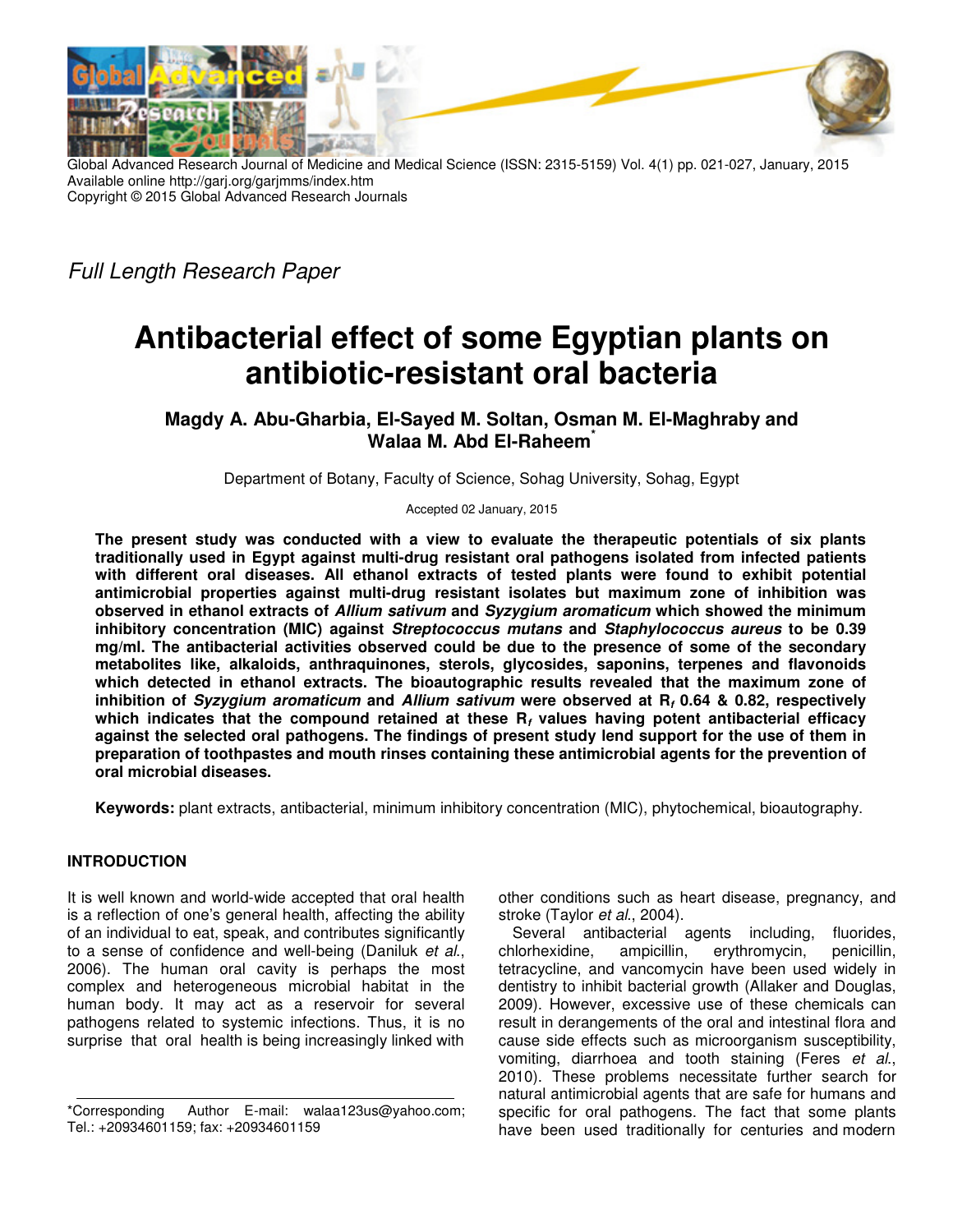scientific studies have shown the existence of good correlation between the traditional or folkloric application of some of these plants further strengthens the search for pharmacologically active compounds from plants (Egharevba and Kunle, 2010).

It has been well documented that many medicinal plants confer antimicrobial activity towards oral bacteria (Jebashree et al., 2011; Smullen et al., 2007). The literature survey of the folklore medicine reveals the use of Syzygium aromaticum to maintain oral hygene, it is natural analgaesic used as an anodyne for dental emergencies and applied to a cavity in a decayed tooth, also relieves toothache. It also helps to decrease infection in the teeth due to its antiseptic properties (Prashar et al., 2006). Other example is Allium sativum extract that has been reported to inhibit growth of various Gram-positive and Gram-negative bacteria including: Micrococcus, Enterobacter, Escherichia, Klebsiella, Lactobacilli, Pseudomonas, Salmonella, Shigella and Proteus (Martin and Ernst, 2003; Tsao and Yin, 2001).

Once the antimicrobial property of the plant extracts is screened under *in vitro* condition against oral pathogens. in vivo trials can be carried out for the treatment of dental caries and other oral diseases by external application on the caries tooth or as a preventive mouthrinses and toothpates.

Therefore, the present study was carried out to further validate the in vitro antibacterial potential of six medicinal plants namely: Cinnamomum cassia (bark), Allium sativum (bulb), Syzygium aromaticum (buds), Punica granatum (seeds), Citrus lemoniumn (fruit) and Hibiscus sabdariffa (calyces) against multi-drug resistant (MDR) oral pathogens of Streptococcus mutans, Enterococcus faecalis, Staphylococcus aureus, Actinomyces viscosus, Lactobacillus acidophilus**,** Nisseria meningitidis**,** Escherichia coli, Klebsiella pneumoniae, Pseudomonas aeruginosa, Haemophilus parainfluenza and Eikenella corrodens and provide information on the type of secondary metabolites contained in the active plants.

# **MATERIALS AND METHODS**

#### **Plant materials collection**

Plant materials of six plants (C. cassia, A. sativum, S. aromaticum, P. granatum, C. lemoniumn and H. sabdariffa) purchased from a well-known local market of Sohag district, Egypt. Plants were authenticated by a taxonomist at the Botany Department, Faculty of Science, Sohag University, Egypt.

# **Preparation of ethanol extracts (**Hedge et al., 2009**)**

The air-dried, of powdered plant parts (100 g) were extracted by maceration with ethanol (95%) for 3 days.

After that the ethanol layer was decanted off. The process was repeated thrice. The solvent from the total extract was filtered, evaporated using rotary vacuum evaporator at 50°C and stored at -4°C till further uses.

## **Bacterial cultures and growth conditions**

The pathogenic bacteria were isolated from the oral cavities of 140 patients who attended the Dental Clinic, Department of Dentistry, Sohag University Hospital, Sohag District for treatments from different oral and dental diseases. Table 1 showed the antibiotic resistance profiles of the oral pathogens. The test strains were maintained on nutrient agar slants at 4° C and subcultured on to nutrient broth for 24h prior to testing. These bacteria served as test pathogens for antibacterial activity assay.

## **Antibacterial susceptibility test**

Primarily antibacterial activities of the ethanol extracts were investigated by the agar well diffusion method (Jeyaseelan and Jashothan, 2012). The ethanol extracts were serially diluted by DMSO (10%) from 25 to 200 mg/ml. Cups with 8mm diameter were made in Muller Hinton agar (MHA) plates (Merck, Germany) and streaked by the microorganism saline suspension from overnight bacterial agar culture with turbidity equal to a 0.5 Mc Farland (Mahboubi et al., 2014). 100 uliters of each dilution were added in each cup and solvent as negative control was done. The plates were incubated at 37°C for 24 hours.

# **Minimum inhibitory concentration (MIC)**

The MIC of the extracts was determined by macro broth dilution method (Chakraborty et al., 2011). Briefly the ethanol extracts were serially diluted and dilutions were added to each of the tubes containing Muller Hinton Broth (Merck, Germany) with the final inoculums count of 5×  $10^5$  CFU/ml. After 24 h incubation at 37 °C, the test tubes were evaluated for possible growth. The lowest concentration which inhibits the visible growth of bacteria in liquid medium is defined as MIC.

#### **Minimum bactericidal concentration (MBC)**

50 µliter from each tube with no visible growth in MIC test was collected, sub cultured in MHA plates and incubated for 24 hours at 37°C. MBC was defined as the lowest concentration with no growth of bacteria (Chakraborty et al., 2011).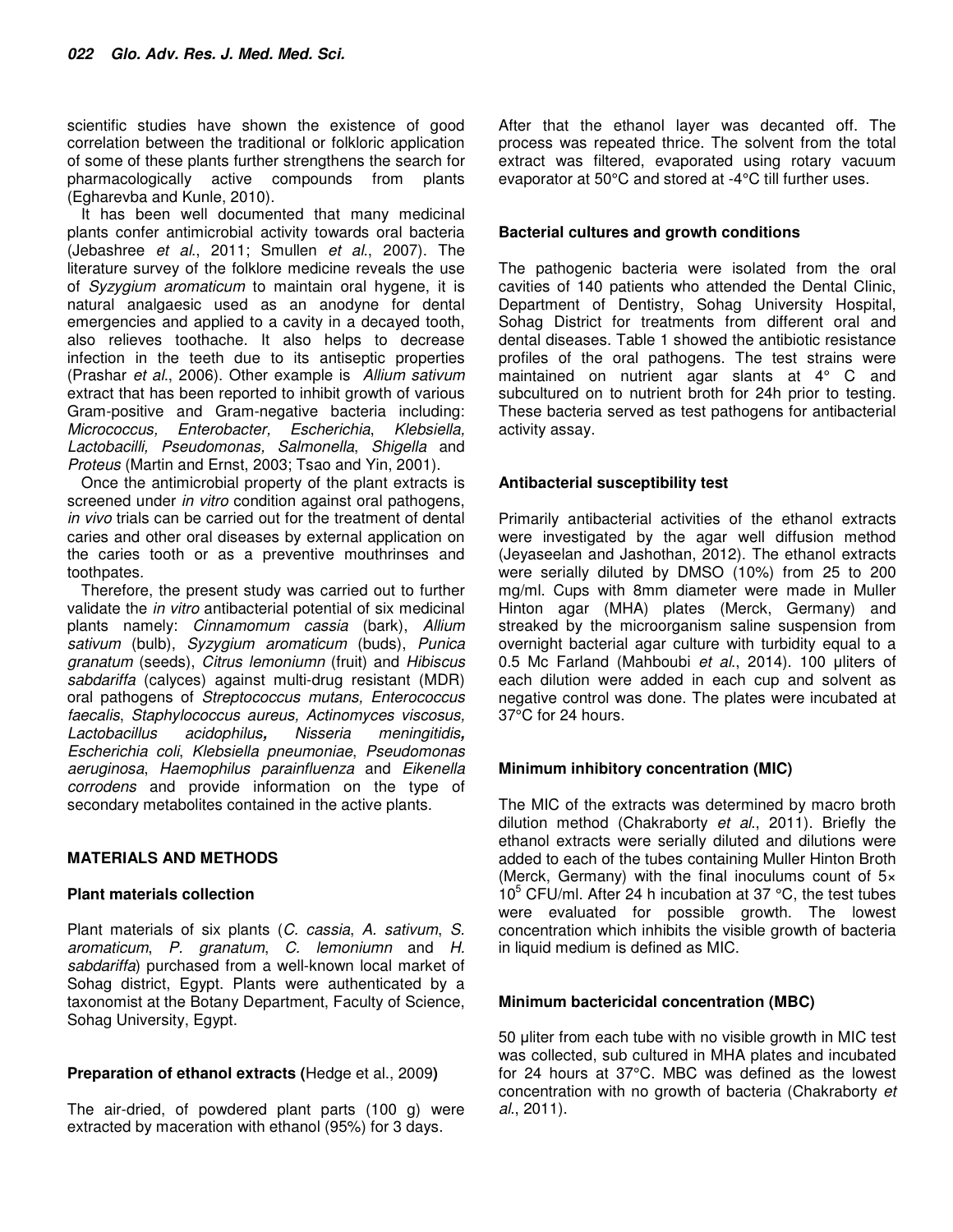| <b>Antibiotics</b> | <b>Test bacteria</b> |     |     |     |     |     |     |     |     |     |     |
|--------------------|----------------------|-----|-----|-----|-----|-----|-----|-----|-----|-----|-----|
|                    | S.m                  | E.f | S.a | A.v | L.a | N.m | P.a | E.c | K.p | H.p | E.d |
| P                  | R                    | R   | R   | R   | S   | R   | R   | R   | R   | R   | R   |
| <b>AMX</b>         | S                    | S   | R   | R   | R   | R   | R   | R   | R   | R   | R   |
| GΝ                 | R                    | R   | S   | R   | R   | S   | R   | R   | S   | R   |     |
|                    | R                    | R   | S   | R   | R   | S   | R   | R   | R   | R   |     |
| ТC                 | R                    | R   | R   | R   | R   | R   | R   | S   | R   | R   | R   |
| ER                 | R                    | R   | S   | R   | R   | R   | R   | R   | R   | S   | R   |
| <b>CPR</b>         | S                    | S   | S   | S   | S   | S   | S   | S   | S   | S   |     |
| <b>CHR</b>         | S                    | R   | S   | R   | R   | S   | S   | R   | R   | R   |     |
| M                  | R                    | R   | R   | R   | R   | R   | R   | R   | R   | R   | R   |
| CF                 | R                    | R   | R   | R   | R   | S   | R   | R   | R   | S   | R   |
| СL                 | S.                   | S   | S   | S   | S   | R   | R   | R   | R   | R   | R   |

**Table 1.** Antibiotic resistance profile of bacterial isolates used

P, penicillin; AMX, amoxicillin; GN, gentamycin; S, streptomycin; TC, tetracycline; ER, erythromycin; CPR, ciprofloxacin; CHR, chloramphenicol; M, metronidazole; CF, cefotaxime; CL, clindamycin; S.m, S.mutans; E.f, E.faecalis; S.a, S.aureus; A.v, A.viscosus; L.a, L.acidophilus; N.m, N.meningitidis; E.c, E.coli; K.p, K.pneumoniae; P.a, P.aeruginosa; H.p, H.parainfluenza; E.c, E.corrodens; R, Resistant; S, Sensitive

#### **Qualitative preliminary phytochemical analysis of various plants**

The preliminary phytochemical studies were performed for testing the different phytoconstituents present in the six plant extracts as per the standard procedures **(**Khandelwal, 2010; Shah and Seth, 2010).

#### **Fractionation of the most active extracts on silica gel column**

Different solvent mixtures were used in elution systems i.e., hexane, ethyl acetate and methanol. The concentrated ethanol extract of 100 g was fractionated by column chromatography on silica gel (60-120 mesh, Merck, Germany). The fractions were collected and subjected for further analysis.

#### **Thin layer chromatography of the column fractions**

TLC of the fractions was performed on a precoated silica gel aluminum plate (10 x 20 cm, silica gel 60  $F_{254}$  TLC plate, Merck). The collected fractions from column chromatography were applied on base line of different TLC plate by using capillary and placed at 45° angle in the development chamber containing mobile phase. The  $R_f$  values of the standard and the fractions were determined as described by (El-Olemyl et al., 1994) using the following formula:

 $R_f$  = Distance travelled by solute / Distance travelled by solvent

### **Determination the most bioactive fractions by bioautography agar overlay**

The developed TLC plates were thinly overlaid onto molten nutrient agar inoculated with an overnight culture of standard S. aureus. The plates were incubated in a dark and humid chamber at overnight at 37°C. Subsequently, the bioautogram was sprayed with an aqueous solution of 2, 3, 5-triphenyl tetrazolium chloride and further incubated for at 37°C for 4 h. Microbial growth inhibition appeared as clear zones against a pink background. The  $R_f$  values of the spots showing inhibition were determined. The  $R_f$  of the inhibition zones on plate B was compared with the  $R_f$  of reference chromatogram (plate A) as well as  $R_f$  of the spots on plate C. The experiment was repeated twice.

#### **RESULTS AND DISCUSSION**

Resistance profiling of the microbial strains (eleven) was done by using eleven different antibiotics belonging to different classes (Table 1). All bacterial strains were found to be multidrug resistant as they were showing resistance to more than five antibiotics. Data indicated that ciprofloxacin was the most effective one against all of the bacterial isolates. In dentistry, emergence of multidrug resistance in human pathogenic bacteria as well as undesirable side effects of certain antibiotics has triggered immense interest in the search for new antimicrobial drugs of plant origin using them as mouth rinse or toothpaste has advantages as decreasing apparent side effects, decreasing poisonous effects on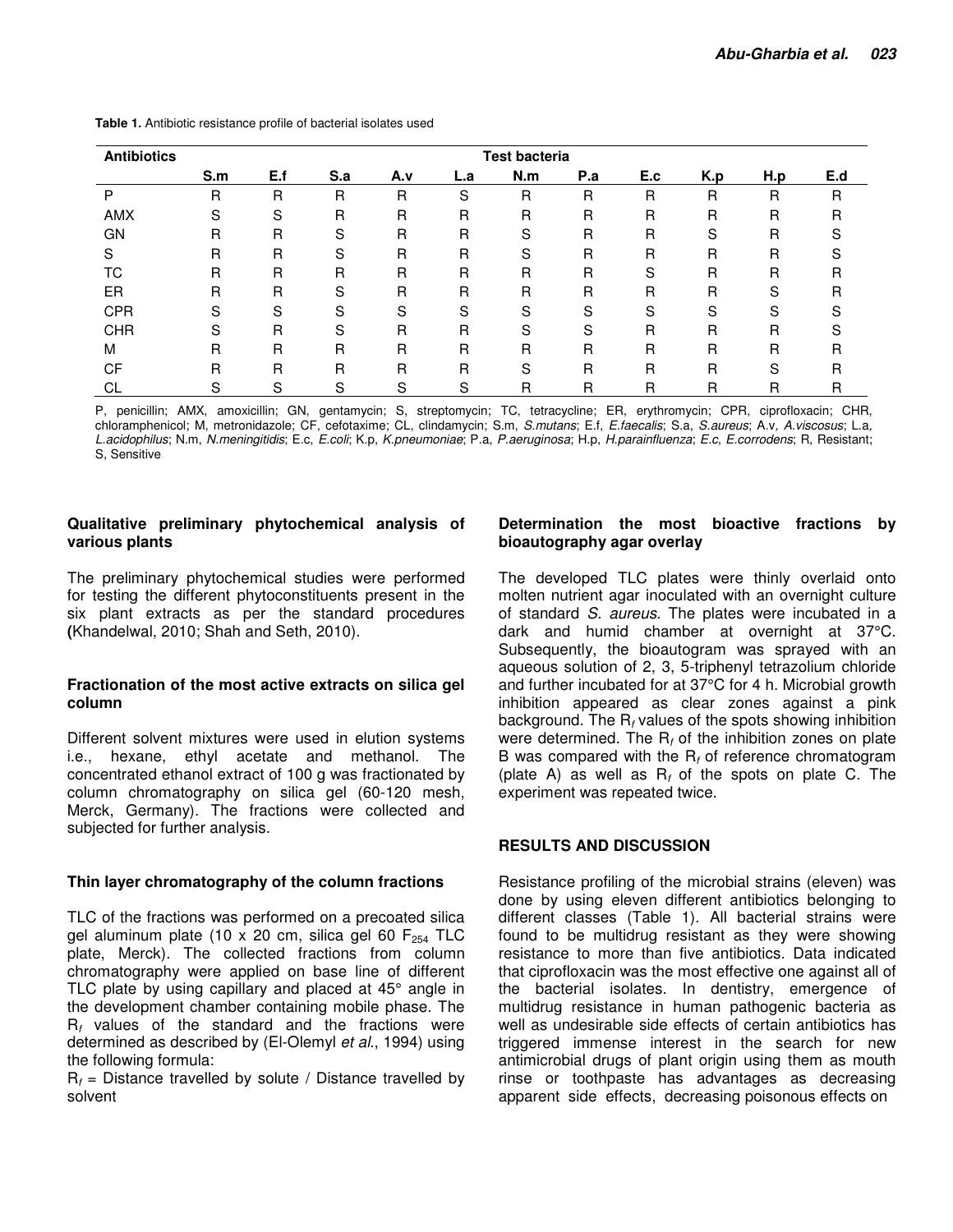**Table 2.** Antibacterial activity of medicinal plants determined by agar well diffusion method

| Pathogen   | <b>Plant ethanol extracts</b> |                         |                         |                         |                         |                         |                         |                         |                         |                         | Cp                      |                         |                         |                         |                         |                         |
|------------|-------------------------------|-------------------------|-------------------------|-------------------------|-------------------------|-------------------------|-------------------------|-------------------------|-------------------------|-------------------------|-------------------------|-------------------------|-------------------------|-------------------------|-------------------------|-------------------------|
|            | H. sabdariffa                 |                         |                         |                         |                         | A. sativum              |                         |                         |                         |                         |                         |                         | C. lemoniumn            |                         |                         |                         |
|            | 25                            | 50                      | 100                     | 150                     | 200                     | 25                      | 50                      | 100                     | 150                     | 200                     | 25                      | 50                      | 100                     | 150                     | 200                     |                         |
| S. m       | 11±                           | 15 <sub>±</sub>         | 27 <sub>±</sub>         | 30 <sub>±</sub>         | 33 <sup>±</sup>         | 20 <sub>±</sub>         | 25 <sub>±</sub>         | 32 <sub>±</sub>         | 36 <sub>±</sub>         | 41 <sub>±</sub>         | 14 <sub>±</sub>         | 20 <sub>±</sub>         | 27 <sub>±</sub>         | 31 <sup>±</sup>         | 34 <sub>±</sub>         | 27 <sub>±</sub>         |
| E.f        | 0.40<br>10 <sub>±</sub>       | 0.10<br>15 <sub>±</sub> | 0.61<br>20 <sub>±</sub> | 0.35<br>25 <sub>±</sub> | 0.10<br>31 <sub>±</sub> | 0.03<br>16 <sub>±</sub> | 0.11<br>20 <sub>±</sub> | 0.61<br>25 <sub>±</sub> | 0.40<br>32 <sub>±</sub> | 0.05<br>36 <sub>±</sub> | 0.10<br>10 <sub>±</sub> | 0.14<br>15 <sub>±</sub> | 0.35<br>21 <sub>±</sub> | 0.10<br>27 <sub>±</sub> | 0.17<br>32 <sub>±</sub> | 0.37<br>24 <sub>±</sub> |
|            | 0.05                          | 0.37                    | 0.37                    | 0.13                    | 0.03                    | 0.10                    | 0.17                    | 0.19                    | 0.10                    | 0.19                    | 0.10                    | 0.05                    | 0.14                    | 0.10                    | 0.16                    | 0.19                    |
| S. a       | 12 <sub>±</sub>               | 18 <sub>±</sub>         | 25 <sub>±</sub>         | 34 <sub>±</sub>         | 36 <sub>±</sub>         | 25 <sub>±</sub>         | 33 <sub>±</sub>         | 37 <sub>±</sub>         | 40 <sub>±</sub>         | 42 <sub>±</sub>         | 18 <sub>±</sub>         | 26 <sub>±</sub>         | 32 <sub>±</sub>         | 36 <sub>±</sub>         | 39 <sub>±</sub>         | 34 <sub>±</sub>         |
|            | 0.05                          | 0.61                    | 0.03                    | 0.37                    | 0.05                    | 0.10                    | 0.16                    | 0.61                    | 0.05                    | 0.61                    | 0.05                    | 0.19                    | 0.18                    | 0.05                    | 0.10                    | 0.37                    |
| A. v       | 11 <sub>±</sub><br>0.37       | 15 <sub>±</sub><br>0.11 | 20 <sub>±</sub><br>0.40 | 27 <sub>±</sub><br>0.05 | 30 <sub>±</sub><br>0.40 | 20 <sub>±</sub><br>0.11 | 27 <sub>±</sub><br>0.05 | 32 <sub>±</sub><br>0.68 | 37 <sub>±</sub><br>0.35 | 40 <sub>±</sub><br>0.61 | 10 <sub>±</sub><br>0.37 | 15 <sub>±</sub><br>0.61 | $21 \pm$<br>0.37        | 27 <sub>±</sub><br>0.12 | 29 <sub>±</sub><br>0.03 | 27 <sub>±</sub><br>0.61 |
| L. a       | 9±0.                          | 14 <sub>±</sub>         | 21 <sub>±</sub>         | 25 <sub>±</sub>         | 29 <sub>±</sub>         | 17 <sub>±</sub>         | 21 <sub>±</sub>         | 27 <sub>±</sub>         | 32 <sub>±</sub>         | 38 <sub>±</sub>         | 9±0.                    | 15 <sub>±</sub>         | 19 <sub>±</sub>         | 25 <sub>±</sub>         | 27 <sub>±</sub>         | 25 <sub>±</sub>         |
|            | 35                            | 0.35                    | 0.37                    | 0.61                    | 0.35                    | 0.11                    | 0.37                    | 0.03                    | 0.11                    | 0.37                    | 11                      | 0.11                    | 0.35                    | 0.05                    | 0.37                    | 0.15                    |
| N.m        | 18 <sub>±</sub>               | 24 <sub>±</sub>         | 30 <sub>±</sub>         | 35 <sub>±</sub>         | 39 <sub>±</sub>         | 18 <sub>±</sub>         | 24 <sub>±</sub>         | 30 <sub>±</sub>         | 34 <sub>±</sub>         | 36 <sub>±</sub>         | 13 <sub>±</sub>         | 19 <sub>±</sub>         | 30 <sub>±</sub>         | 35 <sub>±</sub>         | 39 <sub>±</sub>         | 24 <sub>±</sub>         |
| P. a       | 0.15<br>23 <sub>±</sub>       | 0.40<br>29 <sub>±</sub> | 0.35<br>35 <sub>±</sub> | 0.37<br>40 <sub>±</sub> | 0.40<br>43 <sub>±</sub> | 0.03<br>14 <sub>±</sub> | 0.15<br>17 <sub>±</sub> | 0.61<br>$22+$           | 0.15<br>26 <sub>±</sub> | 0.17<br>32 <sub>±</sub> | 0.15<br>13 <sub>±</sub> | 0.11<br>21 <sub>±</sub> | 0.05<br>29 <sub>±</sub> | 0.05<br>35 <sup>±</sup> | 0.35<br>38 <sub>±</sub> | 0.19<br>17 <sub>±</sub> |
|            | 0.37                          | 0.11                    | 0.03                    | 0.13                    | 0.11                    | 0.61                    | 0.35                    | 0.68                    | 0.40                    | 0.19                    | 0.12                    | 0.19                    | 0.35                    | 0.12                    | 0.61                    | 0.05                    |
| E. c       | 16 <sub>±</sub>               | 22 <sub>±</sub>         | 28 <sub>±</sub>         | 36 <sub>±</sub>         | 41 <sub>±</sub>         | 16 <sup>±</sup>         | 20 <sub>±</sub>         | 29 <sub>±</sub>         | 34 <sub>±</sub>         | 39 <sub>±</sub>         | 14 <sub>±</sub>         | 20 <sub>±</sub>         | 27 <sub>±</sub>         | 34 <sub>±</sub>         | 39 <sub>±</sub>         | 22 <sub>±</sub>         |
|            | 0.61                          | 0.37                    | 0.61                    | 0.40                    | 0.37                    | 0.10                    | 0.37                    | 0.15                    | 0.10                    | 0.40                    | 0.10                    | 0.14                    | 0.12                    | 0.35                    | 0.10                    | 0.37                    |
| K.p        | 19 <sub>±</sub><br>0.68       | 25 <sub>±</sub><br>0.11 | 30 <sub>±</sub><br>0.35 | 34 <sub>±</sub><br>0.27 | 39 <sub>±</sub><br>0.27 | 15 <sub>±</sub><br>0.37 | 20 <sub>±</sub><br>0.21 | 26 <sub>±</sub><br>0.26 | 30 <sub>±</sub><br>0.03 | 34 <sub>±</sub><br>0.29 | 12 <sub>±</sub><br>0.27 | 19 <sub>±</sub><br>0.05 | 27 <sub>±</sub><br>0.27 | 33 <sup>±</sup><br>0.27 | 39 <sub>±</sub><br>0.13 | 18 <sub>±</sub><br>0.27 |
| <b>H.p</b> | 17 <sub>±</sub>               | 24 <sub>±</sub>         | 30 <sub>±</sub>         | 36 <sub>±</sub>         | 40 <sub>±</sub>         | 19 <sub>±</sub>         | 26 <sub>±</sub>         | 31 <sub>±</sub>         | 35 <sub>±</sub>         | 38 <sub>±</sub>         | 15 <sub>±</sub>         | 20 <sub>±</sub>         | 27 <sub>±</sub>         | 32 <sub>±</sub>         | 37 <sub>±</sub>         | 25 <sub>±</sub>         |
|            | 0.68                          | 0.25                    | 0.11                    | 0.11                    | 0.61                    | 0.15                    | 0.25                    | 0.20                    | 0.06                    | 0.29                    | 0.40                    | 0.68                    | 0.44                    | 0.15                    | 0.68                    | 0.35                    |
| E. d       | 12 <sub>±</sub>               | 19 <sub>±</sub>         | 28 <sub>±</sub>         | 32 <sub>±</sub>         | 39 <sub>±</sub>         | 18 <sub>±</sub>         | 23 <sub>±</sub>         | 28 <sub>±</sub>         | 33 <sub>±</sub>         | 37 <sub>±</sub>         | 17 <sub>±</sub>         | 21 <sub>±</sub>         | 29 <sub>±</sub>         | 33 <sub>±</sub>         | 37 <sub>±</sub>         | 27 <sub>±</sub>         |
|            | 0.03                          | 0.27                    | 0.27                    | 0.37                    | 0.40                    | 0.35                    | 0.40                    | 0.15                    | 0.27                    | 0.11                    | 0.03                    | 0.37                    | 0.03                    | 0.05                    | 0.11                    | 0.15                    |
| Continue   |                               |                         |                         |                         |                         |                         |                         |                         |                         |                         |                         |                         |                         |                         |                         |                         |
| S.m        | 13 <sub>±</sub>               | 18 <sub>±</sub>         | 24 <sub>±</sub>         | 30 <sub>±</sub>         | 33 <sub>±</sub>         | 15 <sub>±</sub>         | 24 <sub>±</sub>         | 30 <sub>±</sub>         | 35 <sup>±</sup>         | 40 <sub>±</sub>         | 20 <sub>±</sub>         | 27 <sub>±</sub>         | 33 <sub>±</sub>         | 37 <sub>±</sub>         | 41±                     | 27 <sub>±</sub>         |
| E.f        | 0.05<br>9±0.                  | 0.44<br>13 <sub>±</sub> | 0.37<br>22 <sub>±</sub> | 0.10<br>26 <sub>±</sub> | 0.44<br>29 <sub>±</sub> | 0.61<br>12 <sub>±</sub> | 0.10<br>19 <sub>±</sub> | 0.44<br>26 <sub>±</sub> | 0.10<br>30 <sub>±</sub> | 0.10<br>37 <sub>±</sub> | 0.61<br>16 <sup>±</sup> | 0.10<br>24 <sub>±</sub> | 0.61<br>30 <sub>±</sub> | 0.44<br>33 <sub>±</sub> | 0.61<br>37 <sub>±</sub> | 0.37<br>24 <sub>±</sub> |
|            | 19                            | 0.10                    | 0.05                    | 0.05                    | 0.13                    | 0.61                    | 0.19                    | 0.19                    | 0.10                    | 0.61                    | 0.05                    | 0.44                    | 0.28                    | 0.37                    | 0.61                    | 0.19                    |
| S. a       | 16 <sup>±</sup>               | 22 <sub>±</sub>         | 27 <sub>±</sub>         | 35 <sub>±</sub>         | 40 <sub>±</sub>         | 14 <sub>±</sub>         | 19 <sub>±</sub>         | 28 <sub>±</sub>         | 37 <sub>±</sub>         | 41 <sub>±</sub>         | 26 <sub>±</sub>         | 30 <sub>±</sub>         | 36 <sub>±</sub>         | 40 <sub>±</sub>         | 43 <sub>±</sub>         | 34 <sub>±</sub>         |
|            | 0.05                          | 0.05                    | 0.10                    | 0.17                    | 0.37                    | 0.05                    | 0.19                    | 0.44                    | 0.05                    | 0.05                    | 0.05                    | 0.61                    | 0.61                    | 0.28                    | 0.19                    | 0.37                    |
| A. v       | 11±<br>0.61                   | 17 <sub>±</sub><br>0.61 | 23 <sub>±</sub><br>0.37 | 27 <sub>±</sub><br>0.19 | 31 <sub>±</sub><br>0.13 | 14 <sub>±</sub><br>0.61 | 20 <sub>±</sub><br>0.19 | 25 <sub>±</sub><br>0.61 | 34 <sub>±</sub><br>0.13 | 38 <sub>±</sub><br>0.37 | 22 <sub>±</sub><br>0.05 | 27 <sub>±</sub><br>0.05 | 31 <sub>±</sub><br>0.19 | 37 <sub>±</sub><br>0.44 | 41±<br>0.05             | 27 <sub>±</sub><br>0.61 |
| L. a       | 10 <sub>±</sub>               | 15 <sub>±</sub>         | 22 <sub>±</sub>         | 26 <sub>±</sub>         | 29 <sub>±</sub>         | 11±                     | 15 <sub>±</sub>         | 23 <sub>±</sub>         | 29 <sub>±</sub>         | 35 <sub>±</sub>         | 19 <sub>±</sub>         | 24 <sub>±</sub>         | 29 <sub>±</sub>         | 32 <sub>±</sub>         | 39 <sub>±</sub>         | 25 <sub>±</sub>         |
|            | 0.05                          | 0.44                    | 0.61                    | 0.05                    | 0.19                    | 0.37                    | 0.13                    | 0.19                    | 0.37                    | 0.10                    | 0.13                    | 0.10                    | 0.05                    | 0.37                    | 0.13                    | 0.15                    |
| N.m        | 12 <sub>±</sub>               | 17 <sub>±</sub>         | 23 <sub>±</sub>         | 28 <sub>±</sub>         | 32 <sub>±</sub>         | 11 <sub>±</sub>         | 17 <sub>±</sub>         | 23 <sub>±</sub>         | 28 <sub>±</sub>         | 34 <sub>±</sub>         | 20 <sub>±</sub>         | 26 <sub>±</sub>         | 29 <sub>±</sub>         | 32 <sub>±</sub>         | 38 <sub>±</sub>         | 24 <sub>±</sub>         |
|            | 0.37                          | 0.10                    | 0.19                    | 0.14                    | 0.61                    | 0.19                    | 0.05                    | 0.44                    | 0.19                    | 0.19                    | 0.28                    | 0.05                    | 0.19                    | 0.28                    | 0.19                    | 0.19                    |
| P.a        | 9±0.<br>19                    | 13 <sub>±</sub><br>0.05 | 17 <sub>±</sub><br>0.61 | 20 <sub>±</sub><br>0.10 | 24 <sub>±</sub><br>0.19 | 9±0.<br>05              | 14 <sub>±</sub><br>0.19 | 20 <sub>±</sub><br>0.10 | 25 <sub>±</sub><br>0.61 | 30 <sub>±</sub><br>0.19 | $17\pm$<br>0.61         | 21 <sub>±</sub><br>0.37 | 25 <sub>±</sub><br>0.61 | 30 <sub>±</sub><br>0.44 | 34 <sub>±</sub><br>0.13 | $17\pm$<br>0.05         |
| E.c        | 10 <sub>±</sub>               | 15 <sub>±</sub>         | $21 \pm$                | 26 <sub>±</sub>         | 30 <sub>±</sub>         | 9±0.                    | 15 <sub>±</sub>         | 22 <sub>±</sub>         | 27 <sub>±</sub>         | 32 <sub>±</sub>         | 18 <sub>±</sub>         | 22 <sub>±</sub>         | 29 <sub>±</sub>         | 33 <sup>±</sup>         | 37 <sub>±</sub>         | 22 <sub>±</sub>         |
|            | 0.37                          | 0.44                    | 0.13                    | 0.19                    | 0.13                    | 05                      | 0.19                    | 0.61                    | 0.44                    | 0.44                    | 0.05                    | 0.05                    | 0.28                    | 0.19                    | 0.05                    | 0.37                    |
| K.p        | 16 <sub>±</sub>               | 22 <sub>±</sub>         | 28 <sub>±</sub>         | 35 <sup>±</sup>         | 39 <sub>±</sub>         | 10 <sub>±</sub>         | 14 <sub>±</sub>         | 19 <sub>±</sub>         | 25 <sub>±</sub>         | 30 <sub>±</sub>         | 19 <sub>±</sub>         | 24 <sub>±</sub>         | 29 <sub>±</sub>         | 34 <sub>±</sub>         | 36 <sub>±</sub>         | 18 <sub>±</sub>         |
|            | 0.10                          | 0.05                    | 0.10                    | 0.37                    | 0.10                    | 0.61                    | 0.19                    | 0.15                    | 0.19                    | 0.37                    | 0.13                    | 0.28                    | 0.19                    | 0.05                    | 0.28                    | 0.27                    |
| <b>H.p</b> | 10 <sub>±</sub><br>0.10       | 15 <sub>±</sub><br>0.10 | 22 <sub>±</sub><br>0.44 | 27 <sub>±</sub><br>0.10 | 30 <sub>±</sub><br>0.61 | 13 <sub>±</sub><br>0.44 | 20 <sub>±</sub><br>0.10 | 26 <sub>±</sub><br>0.44 | 31 <sub>±</sub><br>0.19 | 37 <sub>±</sub><br>0.28 | 22 <sub>±</sub><br>0.05 | 27 <sub>±</sub><br>0.05 | 31 <sub>±</sub><br>0.28 | 36 <sub>±</sub><br>0.44 | 40 <sub>±</sub><br>0.05 | 25 <sub>±</sub><br>0.35 |
| E.d        | $11\pm$                       | 18 <sub>±</sub>         | 24 <sub>±</sub>         | 29 <sub>±</sub>         | 32 <sub>±</sub>         | 13 <sub>±</sub>         | 19 <sub>±</sub>         | 26 <sub>±</sub>         | 32 <sub>±</sub>         | 35 <sub>±</sub>         | 20 <sub>±</sub>         | 28 <sub>±</sub>         | 33 <sub>±</sub>         | 39 <sub>±</sub>         | 41 <sub>±</sub>         | $27\pm$                 |
|            | 0.05                          | 0.05                    | 0.19                    | 0.05                    | 0.61                    | 0.37                    | 0.10                    | 0.19                    | 0.05                    | 0.05                    | 0.37                    | 0.13                    | 0.61                    | 0.05                    | 0.13                    | 0.15                    |

Zone of Inhibition, including the diameter of the well (8 mm); mean ± SD value of three independent experiments, CP: Ciprofloxacin (5µg/ml), S.m, S.mutans; E.f, E.faecalis; S.a, S.aureus; A.v, A.viscosus; L.a, L.acidophilus; N.m, N.meningitidis; E.c, E.coli; K.p, K.pneumoniae; P.a, P.aeruginosa; H.p, H.parainfluenza; E.c, E.corrodens

tissues, and also they are more economical than chemical materials (Dahiya and Purkayastha, 2012; Akinyele et al., 2014).

#### **Evaluation of antibacterial activity**

Six plant extracts were screened for potential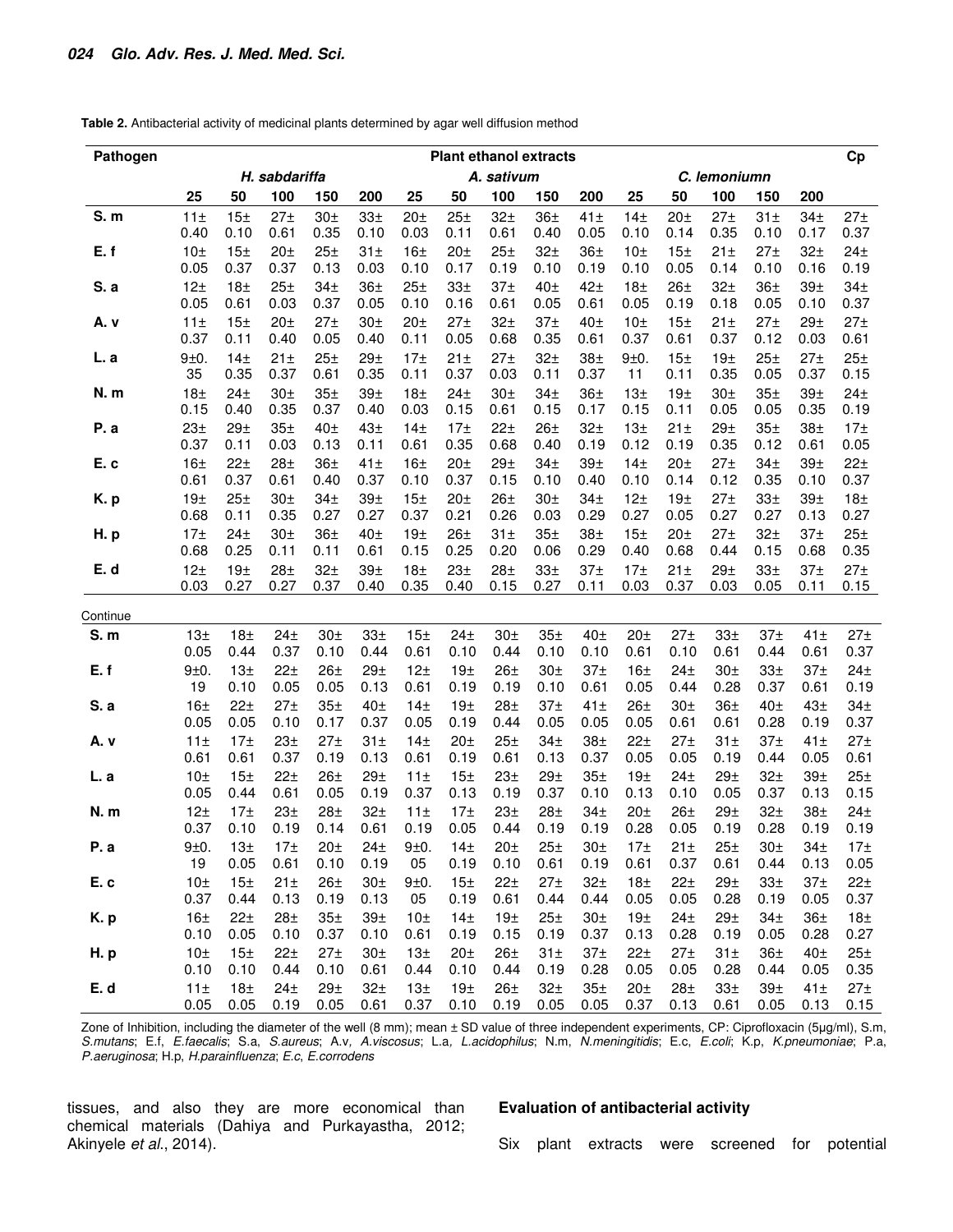|          | <b>Plant extracts</b> |            |              |             |           |               |  |  |  |  |
|----------|-----------------------|------------|--------------|-------------|-----------|---------------|--|--|--|--|
| Pathogen | H. sabdariffa         | A. sativum | C. lemoniumn | P. granatum | C. cassia | S. aromaticum |  |  |  |  |
| S.m      | 12.5                  | 0.39       | 12.5         | 12.5        | 6.25      | 0.39          |  |  |  |  |
| E.f      | 25                    | 1.56       | 25           | 25          | 12.5      | 1.56          |  |  |  |  |
| S.a      | 6.25                  | 0.39       | 6.25         | 3.125       | 6.25      | 0.39          |  |  |  |  |
| A. v     | 25                    | 1.56       | 6.25         | 12.5        | 6.25      | 1.56          |  |  |  |  |
| L. a     | 25                    | 1.56       | 12.5         | 25          | 25        | 1.56          |  |  |  |  |
| N. m     | 12.5                  | 1.56       | 6.25         | 12.5        | 25        | 0.78          |  |  |  |  |
| P.a      | 3.125                 | 3.125      | 6.25         | 25          | 25        | 3.125         |  |  |  |  |
| E.c      | 6.25                  | 1.56       | 3.125        | 25          | 25        | 1.56          |  |  |  |  |
| K.p      | 6.25                  | 3.125      | 6.25         | 3.125       | 25        | 3.125         |  |  |  |  |
| H. p     | 12.5                  | 1.56       | 12.5         | 25          | 12.5      | 0.78          |  |  |  |  |
| E. d     | 6.25                  | 1.56       | 6.25         | 25          | 6.25      | 1.56          |  |  |  |  |

**Table 3.** Minimum Inhibitory Concentration (mg/ml) of plant extracts oral pathogens

S.m, S.mutans; E.f, E.faecalis; S.a, S.aureus; A.v, A.viscosus; L.a, L.acidophilus; N.m, N.meningitidis; E.c, E.coli; K.p, K.pneumoniae; P.a, P.aeruginosa; H.p, H.parainfluenza; E.c, E.corrodens

| Table 4. Minimum bactericidal concentration (mg/ml) of plant extracts against oral pathogens |  |  |
|----------------------------------------------------------------------------------------------|--|--|
|----------------------------------------------------------------------------------------------|--|--|

|          | <b>Plant extracts</b> |            |              |             |           |               |  |  |  |  |
|----------|-----------------------|------------|--------------|-------------|-----------|---------------|--|--|--|--|
| Pathogen | H. sabdariffa         | A. sativum | C. lemoniumn | P. granatum | C. cassia | S. aromaticum |  |  |  |  |
| S.m      | 25                    | 0.39       | 25           | 25          | 6.25      | 0.39          |  |  |  |  |
| E.f      | 50                    | 1.56       | 50           | 50          | 25        | 1.56          |  |  |  |  |
| S.a      | 12.5                  | 0.39       | 12.5         | 6.25        | 12.5      | 0.39          |  |  |  |  |
| A. v     | 50                    | 1.56       | 12.5         | 25          | 25        | 3.125         |  |  |  |  |
| L. a     | 50                    | 1.56       | 25           | 25          | 50        | 1.56          |  |  |  |  |
| N. m     | 25                    | 1.56       | 12.5         | 25          | 25        | 0.78          |  |  |  |  |
| P.a      | 6.25                  | 3.125      | 12.5         | 50          | 50        | 3.125         |  |  |  |  |
| E.c      | 12.5                  | 1.56       | 6.25         | 25          | 50        | 1.56          |  |  |  |  |
| K.p      | 25                    | 3.125      | 12.5         | 6.25        | 50        | 3.125         |  |  |  |  |
| H.p      | 25                    | 1.56       | 25           | 50          | 12.5      | 0.78          |  |  |  |  |
| E. d     | 25                    | 1.56       | 25           | 50          | 12.5      | 1.56          |  |  |  |  |

S.m, S.mutans; E.f, E.faecalis; S.a, S.aureus; A.v, A.viscosus; L.a, L.acidophilus; N.m, N.meningitidis; E.c, E.coli; K.p, K.pneumoniae; P.a, P.aeruginosa; H.p, H.parainfluenza; E.c, E.corrodens

antibacterial activity against MDR oral bacteria. The diameter of inhibition zones are shown in Table 2. The results of antimicrobial susceptibility assay are encouraging as all of the tested plants exhibited potential antimicrobial properties against MDR pathogens even under low concentrations thus minimizing the possible toxic effects. Also, the inhibitory efficacy of the extracts was dose-dependent as the diameter of the growth inhibition zone was directly proportional to the concentration of the extracts.

By comparing the antimicrobial activity of different concentrations of the six plant extracts with the most effective antibiotic (ciprofloxacin), the results demonstrated that the inhibitory effect of all extracts at concentrations of 200 and 150 mg/ml was equal to or greater than the inhibitory effect of standard ciprofloxacin against the selected microorganisms. This has clearly indicated that antibiotic resistance does not interfere with the antimicrobial action of plant extracts and these

extracts might have different modes of action on test organisms.

Moreover, the ethanol extracts of S. aromaticum and A. sativum emerged as the most potent agent against the tested bacteria in which the diameter of zone of growth inhibition varied between 25 and 36 mm (in S. aromaticum extract), 25 and 37 mm (in A. sativum extract) at concentration of 100 mg/ml. Reviewed studies reported the antimicrobial activity of the selected medicinal plants against test pathogens (Biswas et al., 2014, Abramovic et al., 2012).

#### **Determination of MIC**

The MIC values of different plant extracts against the oral pathogens were found in the range of 0.39-25 mg/ml (Table 3). The ethanol extracts of S. aromaticum and A. sativum showed the lowest MIC (0.39 mg/ml) against S.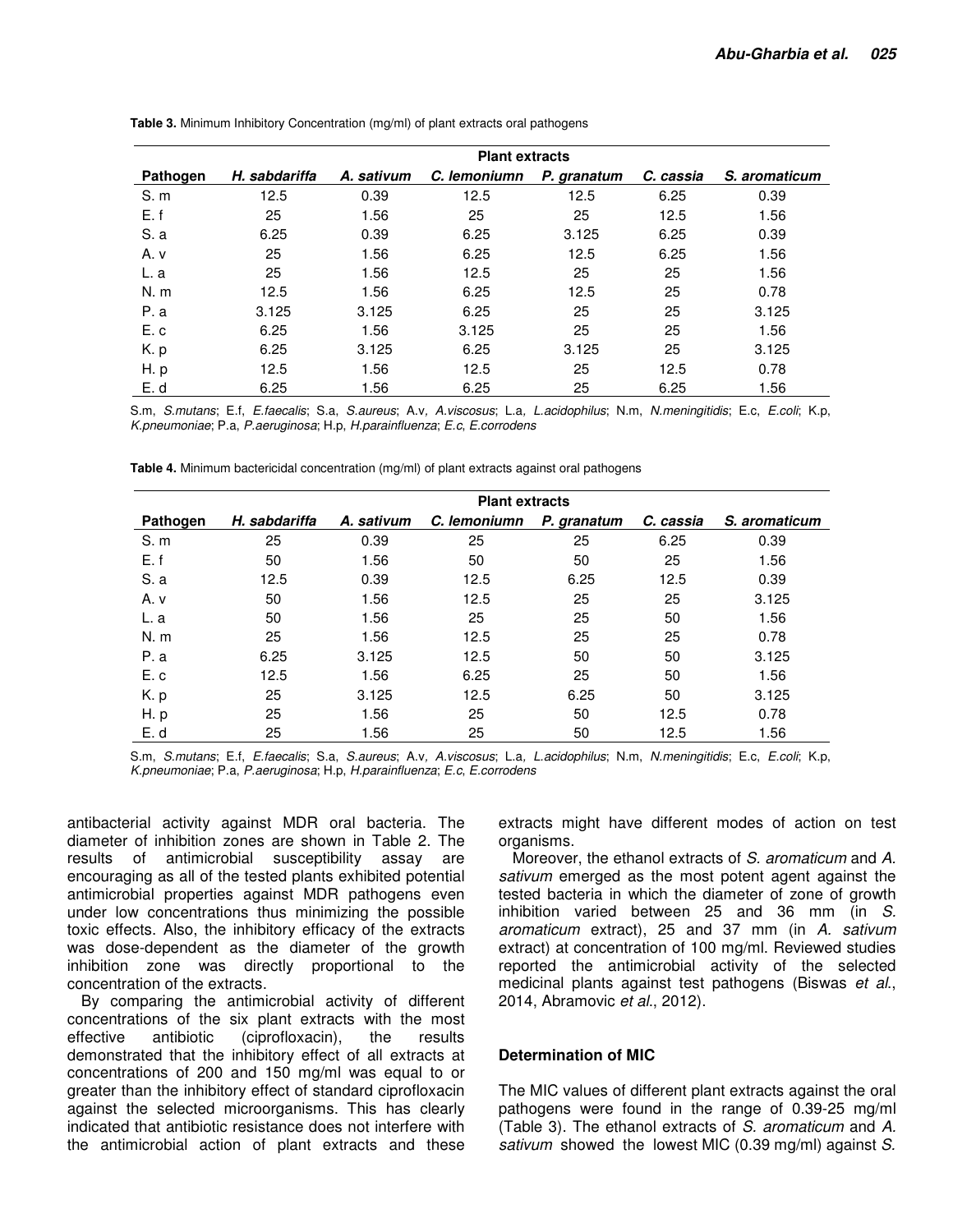| Plant spp.    | А                        | Sa                       |                          | St                       | F         | An.   | G                        | Rs                       | Р         |
|---------------|--------------------------|--------------------------|--------------------------|--------------------------|-----------|-------|--------------------------|--------------------------|-----------|
| H. sabdariffa | $\ddot{}$                |                          | $\ddot{}$                |                          |           | $\pm$ | $^{++}$                  | $\overline{\phantom{a}}$ | -         |
| A. sativum    | $^{+}$                   | $^{+++}$                 | -                        | $^{++}$                  | $^{+++}$  | -     | $^{++}$                  | $\ddot{}$                | $\ddot{}$ |
| C. lemoniumn  | $\overline{\phantom{a}}$ | $\overline{\phantom{a}}$ | $\pm$                    | $^{++}$                  | $\pm$     | -     | $^{+++}$                 | $\ddot{}$                | $\ddot{}$ |
| P. granatum   | $\ddot{}$                | $\overline{\phantom{a}}$ | $\pm$                    | $\overline{\phantom{a}}$ | $\ddot{}$ | -     | $\overline{\phantom{0}}$ |                          | $\,^+$    |
| C. cassia     | -                        |                          | $\overline{\phantom{0}}$ | $^{+++}$                 |           |       | -                        |                          |           |
| S. aromaticum | -                        | -                        | $\div$                   |                          | $\div$    |       |                          | $\overline{\phantom{a}}$ |           |

**Table 5.** Phytochemical screening of ethanol extract of tested medicinal plants

Note: Highly (+++), moderately (++), slightly (+), and absent (-), A, Alkaloid; Sa, Saponin; T, Tannins; St, Steroids; F, Flavonoids; An, Anthraquinone; G, Cardic glycosides; Rs, Reducing sugar; P, Phenolic compounds

mutans and S. aureus. This indicates the highest sensitivity of the two isolates for these active extracts among the six extracts tested in this study.

#### **Determination of MBC**

The MBC values obtained in this study (Table 4) ranged from 0.39 to 50 mg/ml. The data obtained through MIC revealed the extracts of S. aromaticum and A. sativum showed the same values of MIC and MBC against most organisms. This indicated that these two extracts contain bactericidal agent/s while, the extracts of other plants have MIC values less than the corresponding MBCs. This may imply that at MIC concentrations, the growth of these susceptible bacteria was only inhibited and that the organisms were not completely killed (bacteristatic effect).

#### **Phytochemical analysis**

The phytochemical constituents of the selected plants investigated are summarized in Table 5. Analysis of the extracts revealed the presence of flavonoids, sterols, saponins, tannins, basic alkaloids, phenolic compounds, anthraquinone, cardic glycosides and reducing sugar.

So, these plants have important phytochemicals may be responsible for their medicinal properties and antimicrobial efficiency. Results of phytochemical analyses are in agreement with the reports of other workers (Adonu et al., 2013; Dahham et al., 2010).

#### **TLC profiling**

The last step was to carry out a preliminary separation procedure to simplify the complex crude extracts of the most highly active plants S. aromaticum and A. sativum by column chromatographic method and then to verify the antimicrobial activity of the fractions. The chromatographic separation gave several fractions which were collected based on colour differences. TLC profiling

of the fractions were then determined. TLC is a simple, quick, and inexpensive procedure that gives the researcher a quick answer as to how many components are in a mixture. TLC is also used to support the identity of a compound in a mixture when the  $R_f$  of a compound is compared with the  $R_f$  of a known compound. In this study, TLC profiling of the collected fractions gives an impressive result that directing towards the presence of number of phytochemicals. Various phytochemicals gives different  $R_f$  values in different solvent system, but the solvent combination hexane: ethyl acetate (5:5 v/v) was found to be the most promising solvent which showed maximum spots among all solvent systems that maximum numbers of spots (six) of S. aromaticum and (eight) of A. sativum were observed in this system.

#### **Bioautography assay**

To locate the major active constituents responsible for antimicrobial activity against the most sensitive test strains (S. aureus), TLC-bioautography was performed. As for the extract of S. aromaticum, the compound which retained at  $R_f$  value 0.64 shows maximum zone of inhibition against S. aureus corresponds to the spots representing phenolic compounds on spraying with on the reference plate while, as the extract of A, sativum, the compound which retained at  $R_f$  value 0.82 shows maximum zone of inhibition against S. aureus corresponds to the spots representing flavonoids on spraying with on the reference plate. This result suggests that the antimicrobial activity present in S. aromaticum and A. sativum extracts may be due to the presence of phenolic compounds and flavonoids, respectively. These findings corroborated with previous observations (Rana et al., 2011; Gupta et al., 2009) who reported that the inhibitory activity of S. aromaticum is due to the presence of several constituents, mainly eugenol; a notable phenolic compounds and other observations (Ross et al., 2000) who reported that the antibacterial efficacy of A. sativum is due to allicin (allyl 2-propene thiosulfinate); a notable flavonoid.